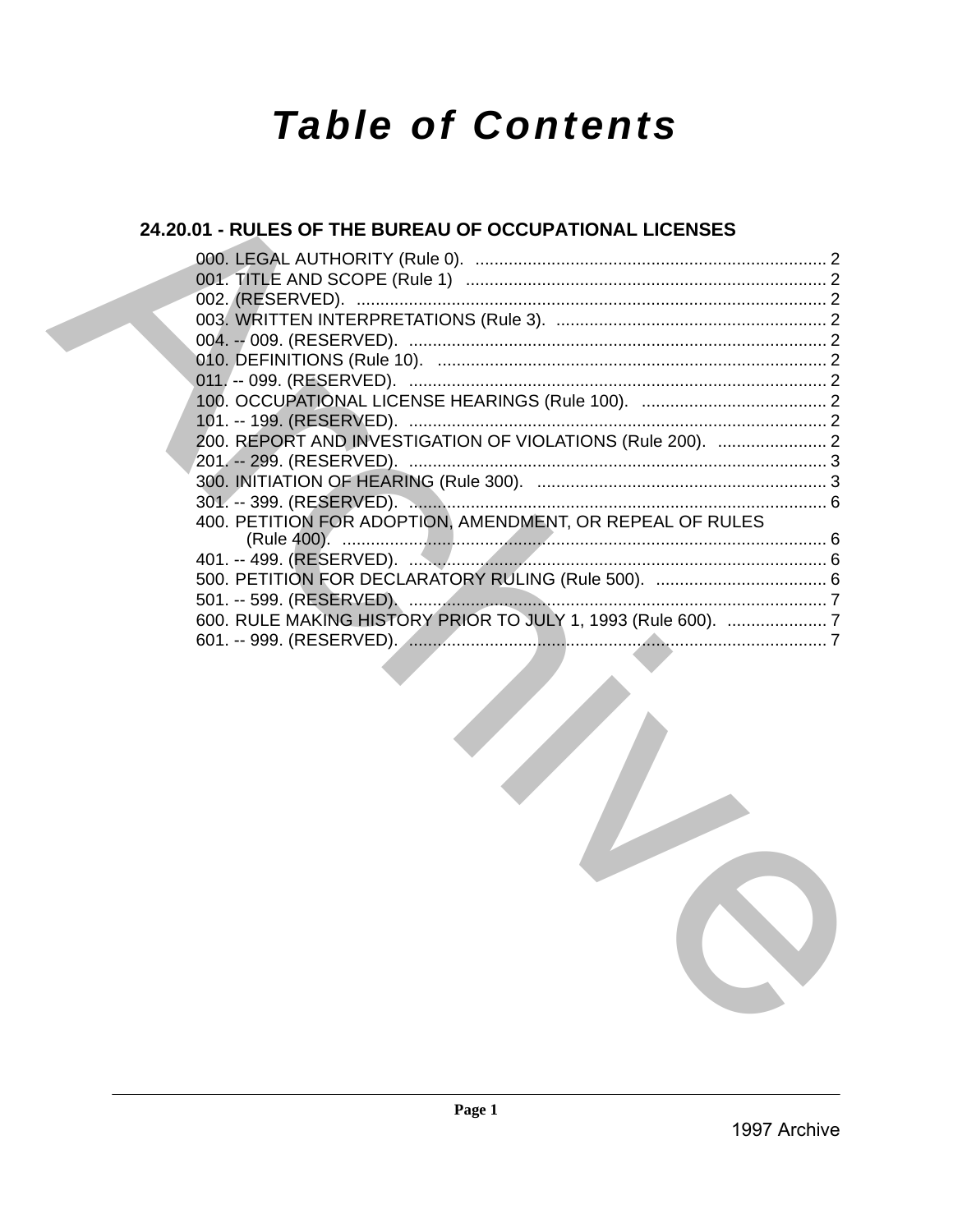

# **24.20.01 - RULES OF THE BUREAU OF OCCUPATIONAL LICENSES**

#### <span id="page-1-1"></span>**000. LEGAL AUTHORITY (Rule 0).**

These rules are hereby prescribed and established pursuant to the authority vested in the Bureau of Occupational Licenses by the provisions of Section 67-2609, Idaho Code. (7-1-93)

#### <span id="page-1-2"></span>**001. TITLE AND SCOPE (Rule 1)**

These rules shall be cited as Title 20, Chapter 01, "Rules of the Bureau of Occupational Licenses." (7-1-93)

#### <span id="page-1-3"></span>**002. (RESERVED).**

#### <span id="page-1-4"></span>**003. WRITTEN INTERPRETATIONS (Rule 3).**

The bureau may have written statements which pertain to the interpretation of the rules of this chapter. Such interpretations, if any, are available for public inspection and copying at cost in the main office of the Bureau of Occupational Licenses. (7-1-93)

# <span id="page-1-5"></span>**004. -- 009. (RESERVED).**

#### <span id="page-1-6"></span>**010. DEFINITIONS (Rule 10).**

01. Board. Any professional or occupational licensing board of the state of Idaho receiving rative services from the Bureau of Occupational Licenses. (7-1-93) administrative services from the Bureau of Occupational Licenses.

02. Bureau. The Bureau of Occupational Licenses. (7-1-93)

03. Hearing Officer. A non-member of a Board who presides over the hearing of a contested case. (7-1-93)

04. Representative of Board. Any person, including the Chief of the Bureau of Occupational Licenses,<br>ed by a Board to act as its agent under certain circumstances. (7-1-93) designated by a Board to act as its agent under certain circumstances.

05. Hearing Contested Case. A hearing is a disciplinary proceeding involving the revocation, restriction, suspension, annulment (refusal to issue), or withdrawal of a professional or occupational license, registration, or certificate. (7-1-93) registration, or certificate.

#### <span id="page-1-7"></span>**011. -- 099. (RESERVED).**

#### <span id="page-1-8"></span>**100. OCCUPATIONAL LICENSE HEARINGS (Rule 100).**

<span id="page-1-0"></span>01. General Provisions. These rules supplement and define the disciplinary hearing procedures of the Board of Architectural Examiners, Idaho Code, 54-305(2); Board of Barber Examiners, 54-517; Board of Chiropractic Physicians, 54-711; Board of Cosmetology, 54-817; Board of Environmental Health Specialist Examiners, 54-2410 to 54-2413; Board of Hearing Aid Dealers and Fitters, 54-2912; Board of Landscape Architects, 54-3004; Board of Morticians, 54-1116 to 54-1117; Board of Examiners of Nursing Home Administrators, 54-1612; Board of Optometry, 54-1510 to 54-1513; Board of Podiatry, 54-608 to 54-611; Board of Psychologist Examiners, 54-2305(d), 54-2309; Board of Social Work Examiners, Title 54, Chap. 32, I.C., and such other professional and occupational licensing boards as request services from the Bureau of Occupational Licenses. Where these rules are inconsistent with provisions of the Idaho Code, the Code provisions are the controlling authority. (7-1-93) **24.20.01 - RUES OF THE BUREAU OF OCCUPATIONAL LICENSES**<br>
1998. **LHKSI**<sub>E</sub> AT **THORY** (Red. 0), since the signal of the malardix yested in the Bureau of Occupational<br>
European archive Archive Archive Archive Archive Archi

#### <span id="page-1-9"></span>**101. -- 199. (RESERVED).**

# <span id="page-1-10"></span>**200. REPORT AND INVESTIGATION OF VIOLATIONS (Rule 200).**

01. Who May Report a Violation. Any person who knows of a violation by an occupational license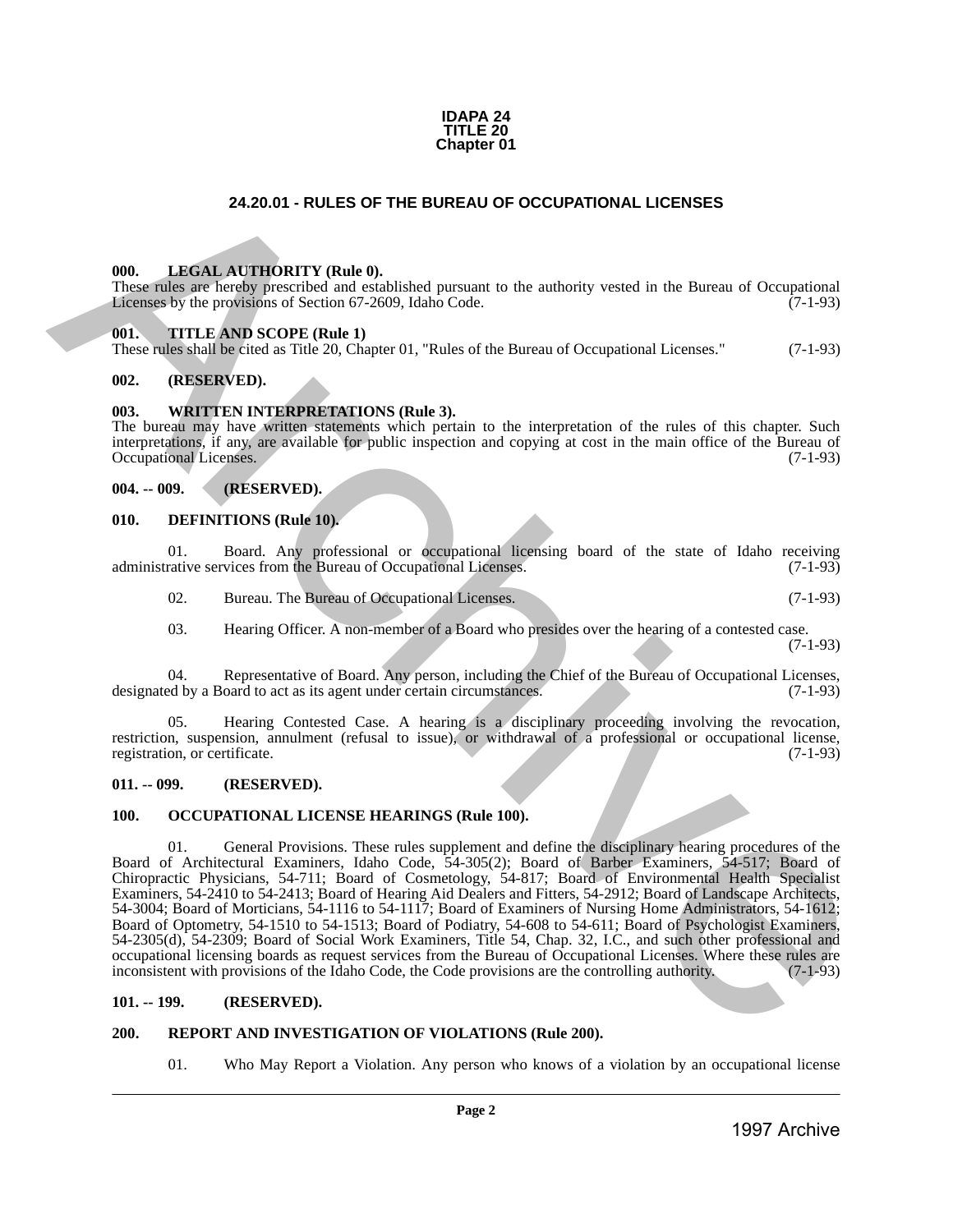| <b>IDAHO ADMINISTRATIVE CODE</b>       | <b>IDAPA 24.20.01</b>     |
|----------------------------------------|---------------------------|
| <b>Bureau of Occupational Licenses</b> | <b>Rules of Procedure</b> |

holder of the lawful requirements for the retention of that license may report the violation to the Bureau of Occupational Licenses. The Bureau shall then make a preliminary investigation of all the facts and circumstances surrounding the reported facts and events. (7-1-93)

02. Person Reporting a Violation. A person reporting a violation is not regarded as a party to the investigation or to any proceeding which might result from the investigation. The policy of the Bureau shall be not to publish or divulge the name of any person reporting a violation unless the testimony of such person is required to show a violation at a hearing.  $(7-1-93)$ 

03. Insufficient Facts and Events. If after investigations the Bureau finds that the report concerns facts and events insufficient to warrant official action, no further action shall be taken. (7-1-93)

04. Sufficient Facts and Events. If after investigation the Bureau finds that the report concerns facts and events potentially sufficient to warrant the suspension, restriction, or revocation of an occupational license, the Bureau shall, with the approval and assistance of the Office of the Attorney General, prepare a formal complaint against the license holder. Furthermore, if after investigation the report is found to concern facts and events which clearly constitute an immediate threat to the public health, safety, or welfare, and statutory authority exists for the Board, the Bureau may, with the approval and assistance of the Office of the Attorney General, proceed to suspend summarily the contested license pending the prompt initiation of a revocation hearing.  $(7-1-93)$ Leader of the law of the procedure of the Olivein of the Renos may space the studients of the China is the content<br>of the study of the study of the study of the study of the study of the study of the study of the study of

05. Preliminary Investigations and Papers. Preliminary investigations and papers in connection with <br>1 be confidential until a formal complaint is filed. (7-1-93) them shall be confidential until a formal complaint is filed.

# <span id="page-2-0"></span>**201. -- 299. (RESERVED).**

# <span id="page-2-1"></span>**300. INITIATION OF HEARING (Rule 300).**

01. Complaint. A hearing to determine whether or not a license should be limited, conditioned, revoked, suspended or not renewed shall be initiated by filing with the relevant Board a complaint signed by the Chief of the Bureau of Occupational Licenses, or his designated representative. The complaint shall be a written statement of charges which shall set forth in ordinary and concise language the acts or omissions with which the respondent is charged, the facts surrounding the matter in dispute, the statutes and rules which the respondent is alleged to have violated, and the action sought from the Board. (7-1-93)

02. Docketing and Service of Complaint. Upon receipt of a complaint, the relevant Board or its representative shall assign it a docket number, select and appoint a hearing officer who shall determine the time and place for the hearing to take place. The Board or its representative shall then cause a copy of the docketed complaint to be served on respondent together with a statement of notice in substantially the following form: (7to be served on respondent together with a statement of notice in substantially the following form:

 $TO:$ 

(name and address)

The accompanying complaint has been filed against you with  $\qquad \qquad$ , and

(name of board)

a hearing on the suspension or revocation of your occupational license has been scheduled for

\_\_\_\_\_\_\_\_\_\_\_\_\_\_\_\_\_\_\_\_\_\_\_\_\_\_\_\_\_\_\_\_\_\_\_\_\_\_. (time) (date) (location)

Five days before the hearing you are required to have a written response to the complaint on file with the Board at the following address:

\_\_\_\_\_\_\_\_\_\_\_\_\_\_\_\_\_\_\_\_\_\_\_\_\_\_\_\_\_\_\_\_\_\_\_\_\_\_\_\_\_\_ (address of board or bureau)

At the hearing you will be afforded an opportunity to respond to the complaint and to present evidence and argument on all issues involved. You will be afforded an opportunity to cross-examine all witnesses testifying against you.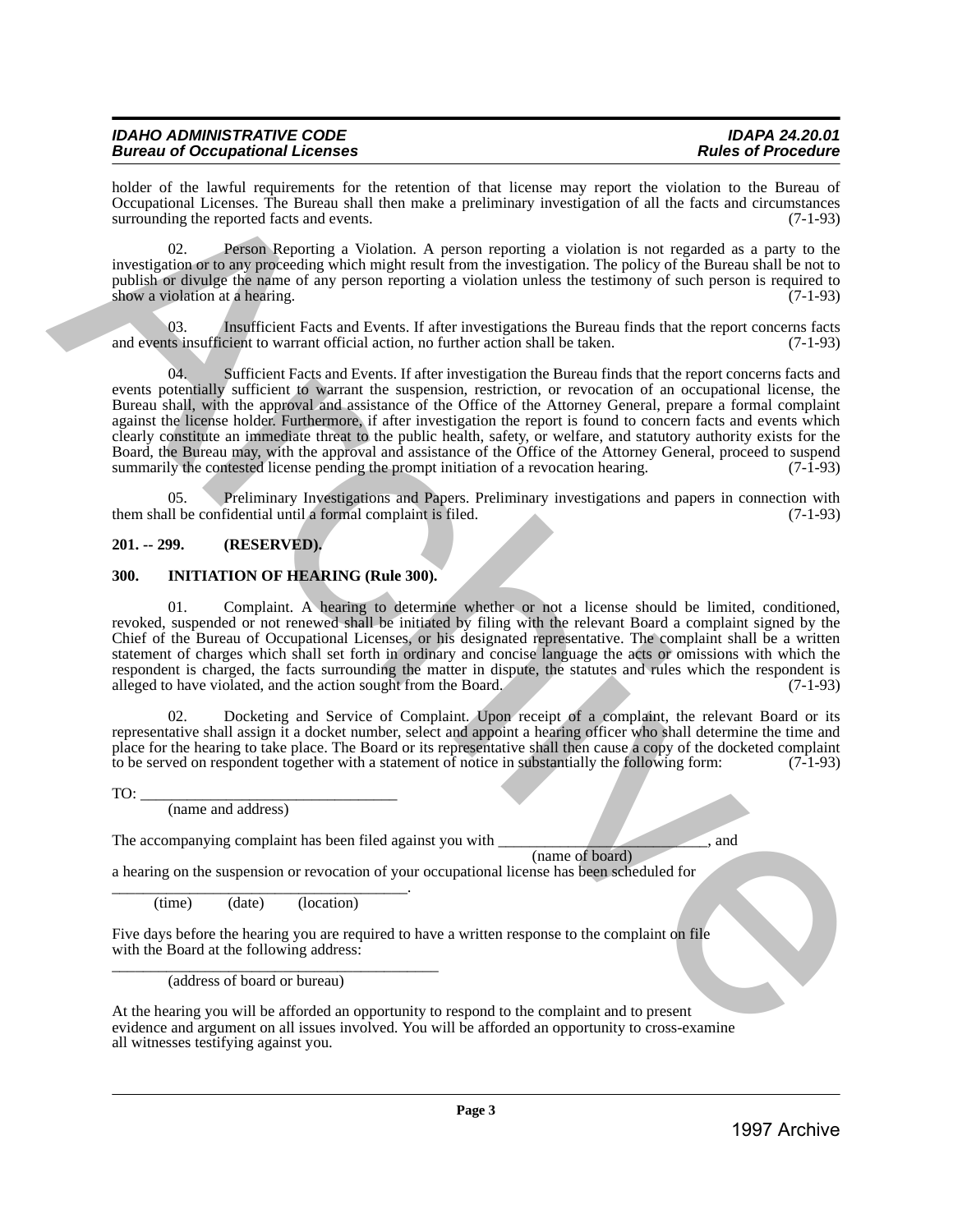# *IDAHO ADMINISTRATIVE CODE IDAPA 24.20.01* **Bureau of Occupational Licenses**

You have the right to be represented by an attorney.

If you fail to appear at the hearing, the Board may revoke or suspend your license without further notice.

You are entitled to the issuance of subpoenas to compel attendance of witnesses and the production of books, documents, or other things relevant to the proceedings.

 $\overline{\phantom{a}}$  ,  $\overline{\phantom{a}}$  ,  $\overline{\phantom{a}}$  ,  $\overline{\phantom{a}}$  ,  $\overline{\phantom{a}}$  ,  $\overline{\phantom{a}}$  ,  $\overline{\phantom{a}}$  ,  $\overline{\phantom{a}}$  ,  $\overline{\phantom{a}}$  ,  $\overline{\phantom{a}}$  ,  $\overline{\phantom{a}}$  ,  $\overline{\phantom{a}}$  ,  $\overline{\phantom{a}}$  ,  $\overline{\phantom{a}}$  ,  $\overline{\phantom{a}}$  ,  $\overline{\phantom{a}}$ (signature of board member or designated representative of board)

(7-1-93)

03. Setting Date for Hearing. The date selected by the Board for a revocation hearing shall be d to be at least twenty days from service of the notice and complaint on the respondent.  $(7-1-93)$ calculated to be at least twenty days from service of the notice and complaint on the respondent.

04. Service of Notice. The Board shall serve respondent with copies of the complaint and notice of hearing by mailing them to respondent's last known or address of record, home or business address by United States mail, or by personal service in the manner of civil actions in district court. (7-1-93) mail, or by personal service in the manner of civil actions in district court.

05. Continuance of Postponement of Hearing. (7-1-93)

a. By agreement. A hearing may be continued or postponed at any time upon agreement of all parties<br>Board or its designated presiding officer. (7-1-93) and the Board or its designated presiding officer.

b. By request. Any party may cause a hearing to be continued by showing good and sufficient cause. A request by a party for a continuance or postponement shall state precisely the reasons therefore, be in writing, and be received by the Board, presiding officer, and all other parties, not less than five (5) days prior to the scheduled date of the hearing. Grant of a continuance or postponement shall be in the discretion of the Board or its designated presiding officer. Notice of a continuance or postponement shall be given all parties. (7-1-93) presiding officer. Notice of a continuance or postponement shall be given all parties.

06. Settlement of Complaint. Parties to a revocation hearing and the Board or its designated presiding have agree to settle a complaint at any time. officer, may agree to settle a complaint at any time.

Discovery. By agreement or by order of the Board or its designated presiding officer, after a showing of good and sufficient cause, the parties to a license revocation hearing may obtain discovery of any nonprivileged matter relevant to the subject of the pending hearing. Discovery shall be in substantial conformity with Rule 26 of the Idaho Rules of Civil Procedure which authorize written interrogatories; production of documents or things, permission to enter property, physical and mental examinations, and requests for admission. (7-1-93) Now the right to be represented by each method by a statemy of the right of the right of the right of the right of the right of the right of the right of the right of the right of the right of the right of the right of th

Hearing Officer. A hearing may be conducted by the Board, a member or members of the Board designated by the Board, or a hearing officer designated by the Board. Regardless of who conducts the hearing, all<br>Board members shall be entitled to attend and participate in a hearing. Board members shall be entitled to attend and participate in a hearing.

09. Disqualification of Officer or Board Member. (7-1-93)

a. Voluntary. A hearing office or Board member shall voluntarily disqualify himself and withdraw from any case to which he cannot accord a fair and impartial hearing or consideration, unless to do so would prevent the existence of a quorum to decide to case. the existence of a quorum to decide to case.

b. By request.  $(7-1-93)$ 

i. Hearing officers. Any party may request the disqualification of a presiding officer by filing an affidavit five days prior to the hearing stating with particularity the grounds upon which it is claimed that a fair and impartial hearing cannot be accorded. The issue shall be determined by the Board, a member of the Board designated by the Board, or a representative of the Board designated by the Board.

Board members voting on decision. Any party may request the disqualification of a Board member from voting on a decision by filing an affidavit stating with particularity why a fair and impartial consideration cannot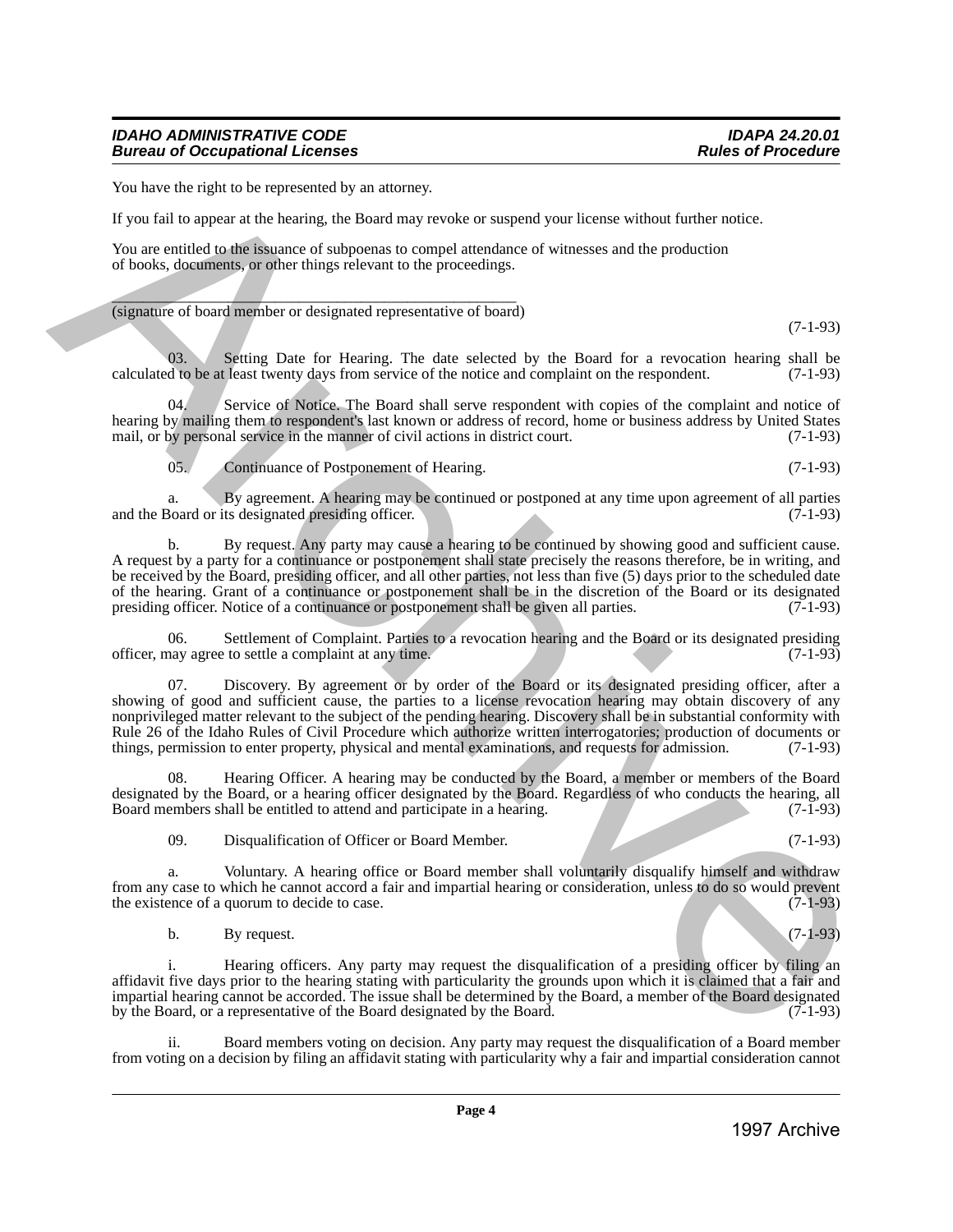| <b>IDAHO ADMINISTRATIVE CODE</b>       | <b>IDAPA 24.20.01</b>     |
|----------------------------------------|---------------------------|
| <b>Bureau of Occupational Licenses</b> | <b>Rules of Procedure</b> |

be accorded. The issue shall be determined by the Board, a member of the Board designated by the Board, or a representative of the Board designated by the Board, except that no Board member shall be disqualified if that would prevent the existence of a quorum to decide the case. (7-1-93)

10. Setting Date for Hearing. The date selected by the Board to hold a hearing shall be calculated to be at least twenty days from service of the notice and complaint on respondent. (7-1-93)

11. Revocation Hearing Is Contested Case. A hearing, as defined above, is a contested case governed by the Idaho Administrative Procedure Act, Title 67, Chapter 52, Idaho Code. All hearings shall be open to the public unless required to be closed by law. Request for a stenographic reported must be made not later than five (5) days before the date set for the hearing and must submit to the presiding officer the name of an available reporter. The party requesting the reporter shall bear the expense of the reporter's attendance fees and the costs of the original transcript and a copy for the Board. Other parties desiring a copy of the transcript shall bear the expense thereof.

(7-1-93)

12. Rights of Parties. All parties, including staff of the Board and Bureau where appropriate, shall be entitled to introduce evidence, examine and cross-examine witnesses, make arguments, and generally participate in the conduct of the hearing. (7-1-93) the conduct of the hearing.

13. Testimony Under Oath. All testimony to be heard by the presiding officer in adjudicatory hearings, except matters noticed officially or entered by stipulation, shall be sworn testimony. Before taking the witness stand, each person shall swear or affirm that the evidence he is about to give shall be the truth, the whole truth, and nothing but the truth. (7-1-93) but the truth.  $(7-1-93)$ 

14. Order of Proceeding. (7-1-93)

a. The presiding officer shall call the hearing to order, identify the proceeding, and take the names of ring parties and attorneys. The parties may make opening statements if they desire. (7-1-93) all appearing parties and attorneys. The parties may make opening statements if they desire.

b. The Bureau shall present evidence first. The respondent shall follow and thereafter the Bureau shall be allowed to present rebuttal evidence. Further order of proceeding shall be controlled by the hearing officer.

(7-1-93)

15. Evidence. The admission of evidence shall be governed by Idaho Code, 67-5210. The hearing officer shall rule on the admissibility of all evidence. Grounds for objection to the admission of evidence shall be stated clearly. Formal exceptions to a ruling of the presiding officer need not be made. A party barred from submitting certain evidence may make an offer of proof on the record consisting of a statement of the substance of the evidence and its relevancy.

16. Stipulations. With the approval of the hearing officer, the parties may enter into a stipulation as to any fact at issue. A stipulation shall be in writing and introduced into evidence as an exhibit or shall be made by oral statement upon the record. (7-1-93) statement upon the record.

17. Consolidation. The Board may consolidate two or more proceedings in any one hearing where it appears that the issues are substantially the same and that the rights of the parties will not be prejudiced by such procedure. Where two or more proceedings are consolidated for hearing, the hearing officer shall determine the order<br>in which all parties shall introduce their evidence and which party or parties shall open and close. (7-1 in which all parties shall introduce their evidence and which party or parties shall open and close.

18. Briefs. Under the direction of the hearing officer, the parties may submit briefs, including proposed of fact, conclusions of law, and a proposed decision. findings of fact, conclusions of law, and a proposed decision.

19. Submission for Decision. A contested case shall stand submitted for decision after the taking of evidence, the presentation of oral arguments and the filing of such briefs as may have been prescribed by the hearing officer. A final decision shall not be made until a proposed decision prepared by a hearing officer or someone who has read the record is served upon the parties personally or by mail. The proposed decision shall be in such form that it may be adopted as the decision in the case, and shall contain proposed findings of fact and conclusions of law, as well as a proposed order. (7-1-93) as a proposed findings of fact and conclusions of law, as well as a proposed order. be sometical The location of the Kernandele by the Board and the Board Archivesterior (i.e. Board and the Use<br>
(i.e., and the Control of the Control of the Control of the Board and the Control of the Board and the Use<br>
(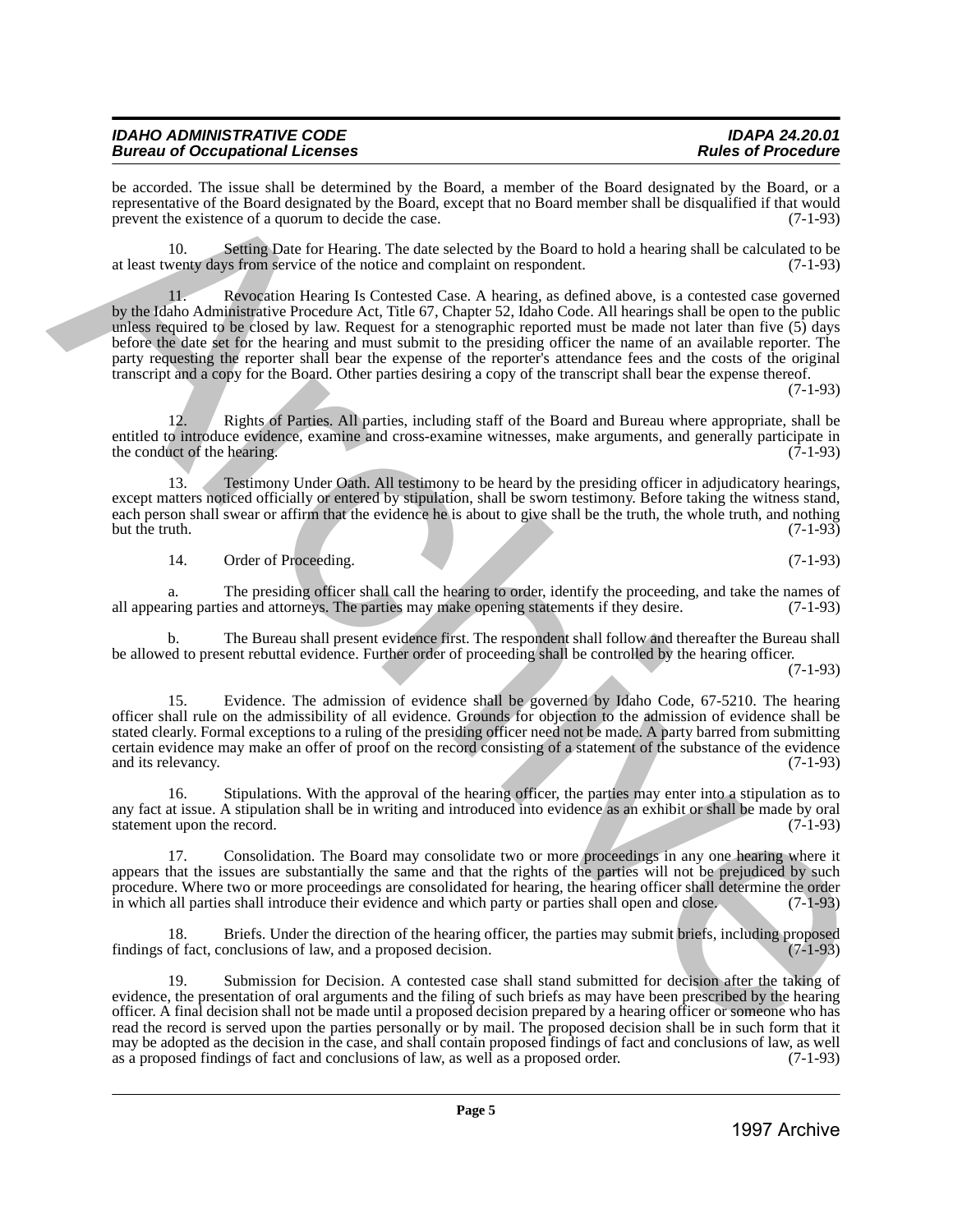20. Final Decision. The Board may adopt the proposed decision in whole or in part, it may itself decide the case on the record, or it may refer the case to the same or another presiding officer to take additional evidence in accordance with these rules. A final decision shall include findings of fact and conclusions of law, separately stated. It shall include an explicit ruling on all alternative findings of fact submitted by the parties. Findings of fact should be supported by express reference to information contained in the record. In addition to findings of fact and conclusions of law, the final decision shall contain some statement of the reasoning employed in arriving at the decision. Final decisions shall be made upon the majority vote of the Board members taking part in the decision. Abstentions shall<br>not be counted for the purpose of determining a majority. (7-1-93) not be counted for the purpose of determining a majority. 10: 20 Charles Control in the bottom specified to the specified in the place in such a method in the specified of the specified of the specified of the specified of the specified of the specified of the specified of the s

21. Contempt. If any person appearing or ordered to appear before the Board refuses to respond to a subpoena, refuses to testify, obstructs the proceedings by misconduct, or willfully disobeys a lawful order, the Board shall certify the facts to the appropriate district court for the initiation of contempt proceedings. ( shall certify the facts to the appropriate district court for the initiation of contempt proceedings.

# <span id="page-5-0"></span>**301. -- 399. (RESERVED).**

# <span id="page-5-1"></span>**400. PETITION FOR ADOPTION, AMENDMENT, OR REPEAL OF RULES (Rule 400).**

01. Interested Person. Any interested person, including license holders and license applicants, may petition the relevant professional or occupational licensing board to adopt, amend, or repeal any rule. Such petition shall be expressly designated as a Petition For Adoption Of Rules under Idaho Code, 67-5206, and it shall state clearly and concisely: (7-1-93) clearly and concisely:

|  |  | The substance or nature of the rule, regulation, amendment, or repeal requested; | $(7-1-93)$ |
|--|--|----------------------------------------------------------------------------------|------------|
|  |  |                                                                                  |            |

| The reason for the request:<br>b. |  |  | $(7-1-93)$ |  |  |  |
|-----------------------------------|--|--|------------|--|--|--|
|-----------------------------------|--|--|------------|--|--|--|

c. Reference to the authority of the board to take the action requested. (7-1-93)

02. Submission of Briefs. Briefs may be submitted in support of any contentions made by the petitioner. (7-1-93) petitioner. (7-1-93)

03. Documents, Data, and Exhibits May Accompany the Petition. Documents, data, and exhibits may accompany the petition. (7-1-93)

04. Action on Petition. Action on petition for adoption, amendment, or repeal of rules. (7-1-93)

a. Within thirty (30) days of the receipt of a petition for adoption, amendment, or repeal of rules, the Board or its designated representative shall, with the advice of the Office of the Attorney General, either grant the petition and schedule the matter for a public hearing under Idaho Code, 67-5203, require additional information from the petitioner before granting or denying the petition, or deny the petition and inform the petitioner of the reasons for such denial. (7-1-93) such denial. (7-1-93)

b. The Board may grant or deny a petition in part, as well as grant such other relief or take such other may be warranted. (7-1-93) action as may be warranted.

c. The Board shall notify the petitioner in writing of any action taken.  $(7-1-93)$ 

d. Any interested person may request reconsideration of any part or all of a Board decision. A request for reconsideration shall be submitted no later than 30 days after notification of the Board's decision has been sent to the petitioner. (7-1-93) the petitioner.

# <span id="page-5-2"></span>**401. -- 499. (RESERVED).**

# <span id="page-5-3"></span>**500. PETITION FOR DECLARATORY RULING (Rule 500).**

01. Interested Person. Any interested person, including license holders and license applicants, may